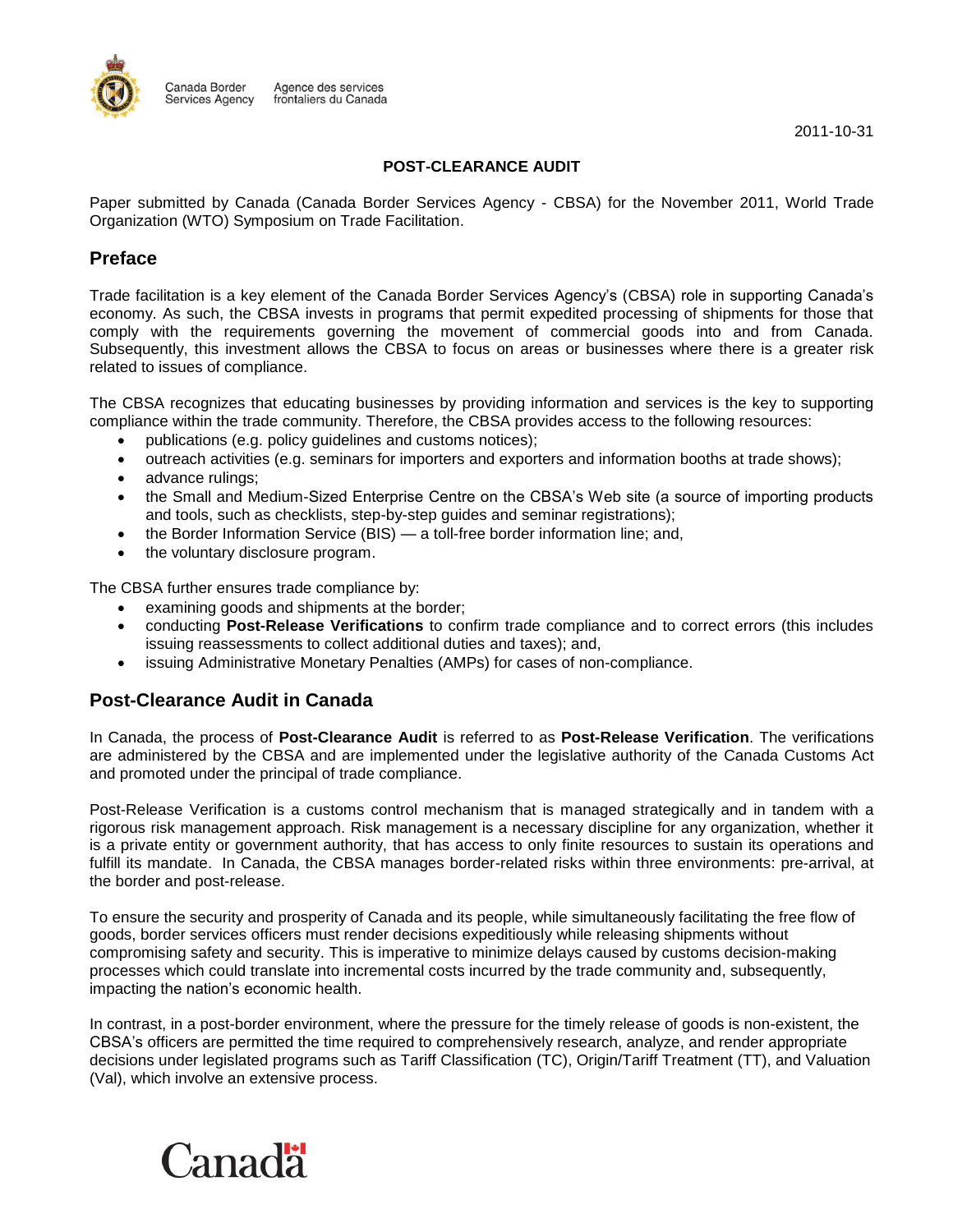Having been assured that non-compliance issues are being addressed in the post-border environment, Canada's Post-Release Verification program provides back-end support to CBSA's officers at the border, by allowing them to prioritize and concentrate their efforts on identifying and mitigating risks or issues that present an immediate threat to the safety and security of Canadian residents, such as contraband and weapons.

Post-Release Verifications promote trade compliance through results that require importers to pay required duty and taxes not levied at time of release, however they also encompass the obligation for Canadian importers to provide true, accurate and complete trade information, including a proper description of the imported goods. This obligation is established in the Customs Act and applies to all goods regardless of dutiable status. Post-Release Verifications are conducted to ensure that importers are compliant with customs legislation and regulations.

While Post-Release Verifications carried out in Canada include a wide range of program areas such as Duties-Relief/Drawbacks and Transportation the primary focus rests on TC, TT, and Val.

In general, the CBSA conducts two types of Verifications, taking into account the specific program needs and the nature of the Importer's activities:

- 1. Multi-program: which include at the minimum, TC, TT, and Val programs and are used to assess an importer's overall level of compliance; and
- 2. Single-program: which concentrates on one program area only (TC, TT or Val) in which an importer or industry-specific risk or issue has been identified.

Based on preliminary risk analysis, the CBSA decides where the Verification will be conducted: whether it will be on-site at the Importer's place of business, or a Desk-Verification from the CBSA officer's workplace, and the program(s) to be reviewed for each importer. In initiating the Verification, the CBSA informs the importer with, at the minimum: the purpose for the Verification, the period for review, the scope, the CBSA's legislative authority to conduct the Verification, and any customs documentation, product literature, and/or product samples required from the Importer that would serve to support the import declarations selected for review.

Upon receipt of the furnished documentation and information, the CBSA Verification officer will review the accuracy of the importer's declaration in accordance with each program legislation and regulation

Upon completion, the CBSA will inform the Importer with the findings including any changes in the TC, TT, and/or Val of imported goods, any corresponding penalties and the Importer's obligations to correct other import declarations, stemming from the results of the Verification. All findings are eligible for appeal under the CBSA's recourse provisions. The Verified Importer will be then be monitored until such time it is confirmed by the Verification officer that their obligations have been fulfilled.

The CBSA will compile the Verification results of each case for internal reporting purposes, and to analyze and potentially identify any patterns which may serve to define areas of high-risk that were previously unknown and form the basis of future Verification work or, provide the pre-border and at-border operations with intelligence for targeting and examination purposes.

## **Benefits**

Efficient risk management strategies and models are developed from the collection and analysis of trade data and provide the basis for using Post-Release Verification within the trade facilitation nexus of a nation's economy.

The key benefit of implementing a Post-Release Verification regime is that it allows for reduced release times and expedites the release of goods for traders. The Customs authority then uses its risk assessment strategies and tools in order to measure and assess trade compliance based on established criteria. Clearly, a strong risk assessment regime is an integral part of the Post-Release Verification programme implemented by a customs authority.

A Post-Release Verification regime is dynamic and can focus on specific sectors of the economy and identify specific goods within that sector, providing more efficient control that can be implemented for a specific period of time. Specific companies, or specific goods within certain sectors can be analyzed over time, thereby identifying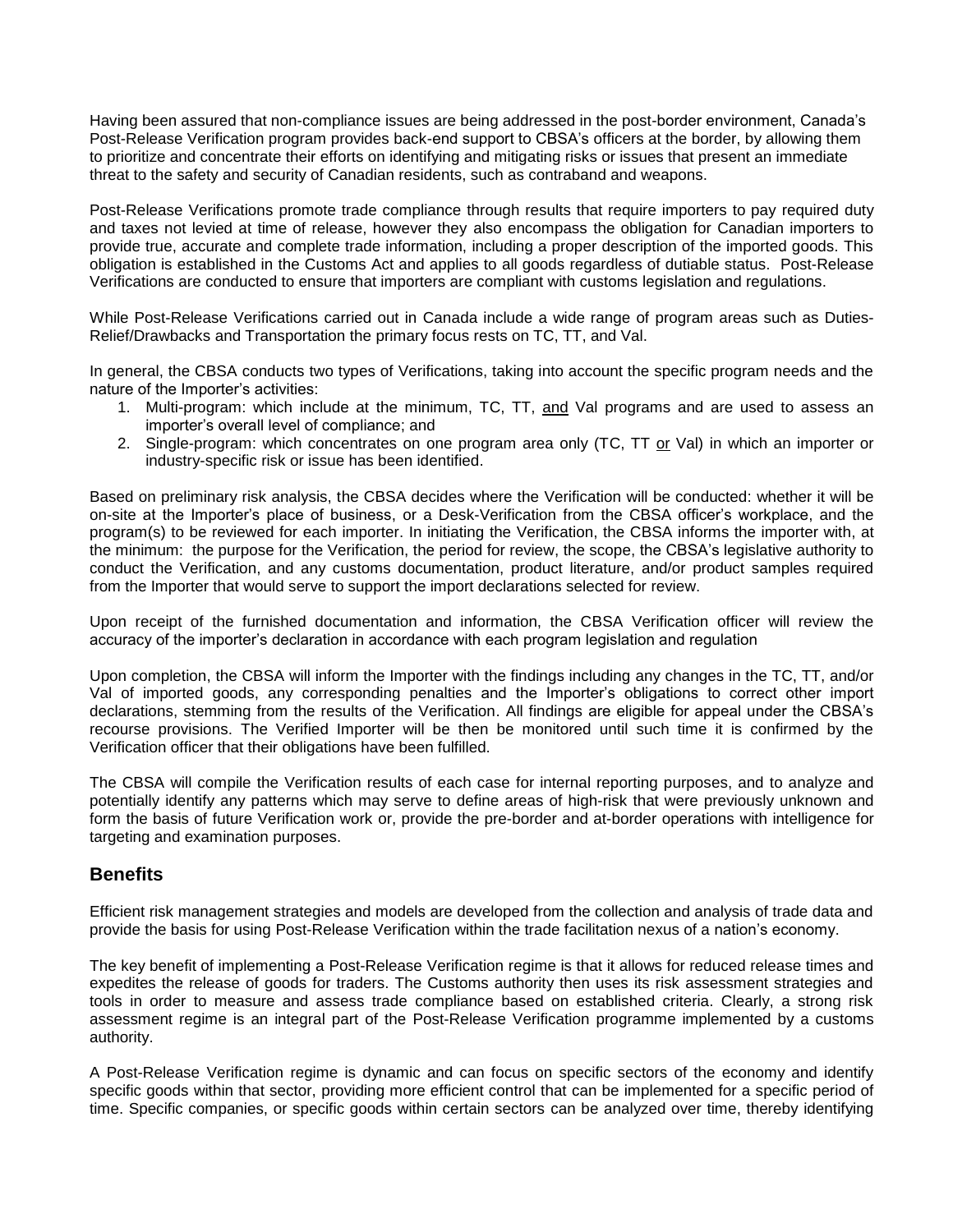patterns or inconsistencies that may than be targeted for Post-Release Verification. Such targeted work may result in potential additional payment of duties or taxes by the importer, successful identification of fraudulent practices by traders, and correction to trade data.

In the long run, the accurate trade data resulting from consistent management of a Post-Release Verification regime becomes a valid tool for the national economy, promoting economic prosperity, as businesses are provided access to the data required in assessing questions related to market shares and potential market opportunities. Accordingly, the CBSA strives to emphasize to the Canadian business community that the trade compliance established through a sustained Post-Release Verification regime enables importers to develop sound business plans and support key business decisions, based on the reliable data manifested as a result of this activity.

The CBSA is convinced that the Post-Release Verification mechanism is a vital tool for economic competitiveness and trade facilitation as opposed to being simply a punitive customs mechanism, with revenue generation as the sole driving principle.

At the same time, protecting revenue and domestic industry is important for Canada as well, and the shift of customs control away from the border and managing compliance through Post-Release Verifications, enhances the ability of the CBSA to fulfill those objectives.

Throughout the Verification process, the CBSA officer may also provide client assistance and guidance on complex issues related to TC, TT, and Val, so as to enable the importer to eliminate errors in customs declarations in the future. A final Verification report will provide detailed results and also include recommendations that will ultimately allow the importer to facilitate their customs declaration procedures and maintain a high level of compliance.

Post-Release Verifications are an integral part of Canada's border management continuum, linked to the preborder and at-border environments, as it provides for a control mechanism that promotes the integrity of trade data, increases border security and protects the economy by identifying importers that have not met legislative requirements. For example, the verifications identify those who have failed to obtain the required import permits or maintain established import quotas on certain goods.

## **Skills & Tools Required**

Creating an efficient Risk Management model for targeting of industry sectors, companies and/or goods: The key challenge is to create national standards for risk analysis that are specific to the needs of a Post-Release Verification regime. This entails investments in information technology in to maintain strong data base systems with all required commercial data and training to sustain a sound understanding of established national priorities within the customs continuum and the principles of risk assessment, trade practices and high risk targeting.

Key investments in technology infrastructure: An efficient Web-based database system with extensive functionality is required for the implementation of sustained and efficient Post-Release Verification. In Canada, the Compliance Management System (CMS) provides for the capability to extract import data from a national commercial customs database; allows for analysis and sampling of import data; the creation of Verification files at a national and regional level; the creation of reports for quality control by management; immediate access to company Verification details; reporting on time spent on cases; statistically reliable workload managed from a central source and consistent reporting of Verification results.

The costs of creating and maintaining a strong and effective Information Technology (IT) infrastructure that is required for a successful post-release verification program will be significant. Such information technology resources must include very strong database systems in the areas of collection, analysis for risk assessment purposes and the communication of data with equivalent internal systems. In addition, efficient and modern IT systems are required for effective reporting and monitoring of post-verification results. The cost of periodic updates to IT systems is also a consideration as the volume of international trade increases and electronic mechanisms continue to be introduced throughout the ongoing modernization of global customs procedures.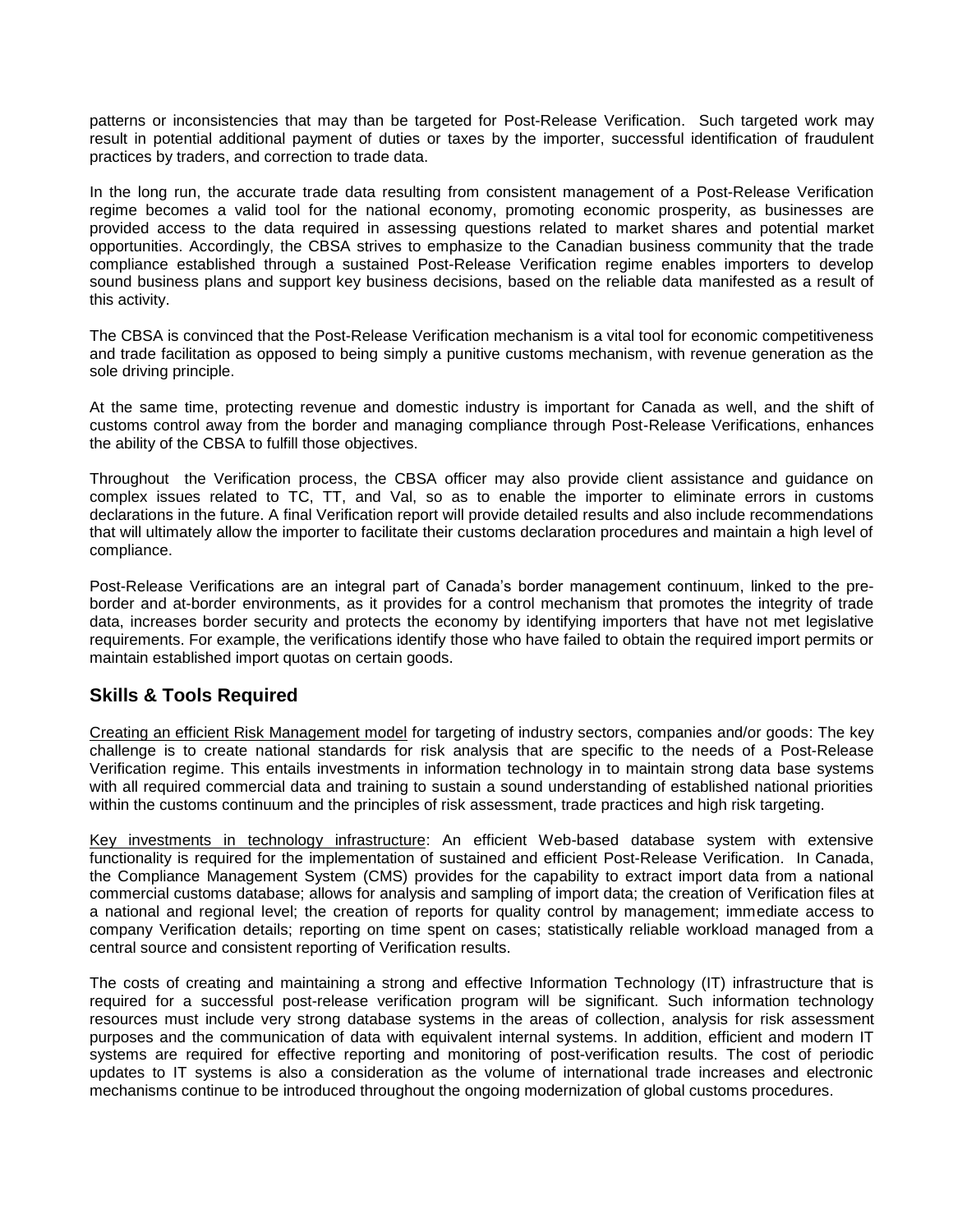Training for Post-Release Verification officers is required to maintain consistent reporting of Verification results. This entails sound knowledge of legislative authorities, verification principles and methodology, technical accounting skills, principles and guidelines related to TC, TT, and Val and a sound understanding of the dynamics within an importer/business environment for the purpose of on-site Verifications.

Post-release verification officers are typically officers who have previously worked as customs-focused border services officers on the front-line. Even with such background experience, a combination of classroom training and on-the-job experience for post-release verification officers is significant. Classroom training may be completed in 2 to 4 weeks; however, it could take between 18 to 24 months for an officer to become well-versed in the technical nature of the job functions. Consequently, depending on the size and scope of a post-release verification program, the cost of staffing and training the required resources could be significant.

An Effective Review Program is required to allow for impartial review of Post-Release Verification final results and penalties rendered. The CBSA has an effective recourse program in place that promotes transparency and allows importers to appeal decisions that they believe require further review. This review process is supported by Canada's national legislation under the Customs Act and follows established guidelines and procedures.

# **Challenges**

### Changes to legislation:

To allow for the verification of importer records on-site; requirements to maintain import records for a defined period (in Canada, the current prescribed period is 6 years). Legislative changes often prove difficult due to timeframes for implementation.

#### Building a flexible system:

The capacity to provide a flexible response to identified problem areas within the national economy is essential for a successful Post-Release Verification regime. Evolving risk management strategies form the foundation of any efficient flexible response initiative that will complement the Post-Release Verification regime.

Dynamic and flexible responses will allow the customs authority to use various programmes within the regime that can be modified or updated when required, including being able to adapt its risk assessment strategies within the Post-Release Verification regime. For example, a customs authority may chose to focus on certain goods for a specific period as a national priority and only with regard to TC, or focus on Val within a specific industry sector. Maintaining an ongoing review and analysis of current programmes and results in order to implement timely program changes based on legislation, national priorities and emerging global trade issues is essential.

#### Developing strong relationships with the trade community:

The trade community must be educated on the benefits of Post-Release Verification from a trade facilitation perspective. Without a strong commitment from traders, a Post-Release Verification regime will be difficult to implement and sustain. Any national customs authority must therefore build strong and effective relationships with its business community through transparent communication, extensive outreach activities, publications (electronic and traditional), advance rulings, telephone information services, and using highly trained officers that will communicate openly with importers and provide the required technical guidance, knowledge and advice.

Formal Post-Release Verification standards must be created and maintained:

- Officers should have required knowledge of legislative authorities and an understanding of Post-Release Verification objectives;
- Verifications should be adequately planned, supervised, and reviewed for quality control;
- Verifications should be conducted with objectivity and transparency; and,
- Consideration should be given to the company's business circumstances and final reports issued to the importer within a reasonable time.